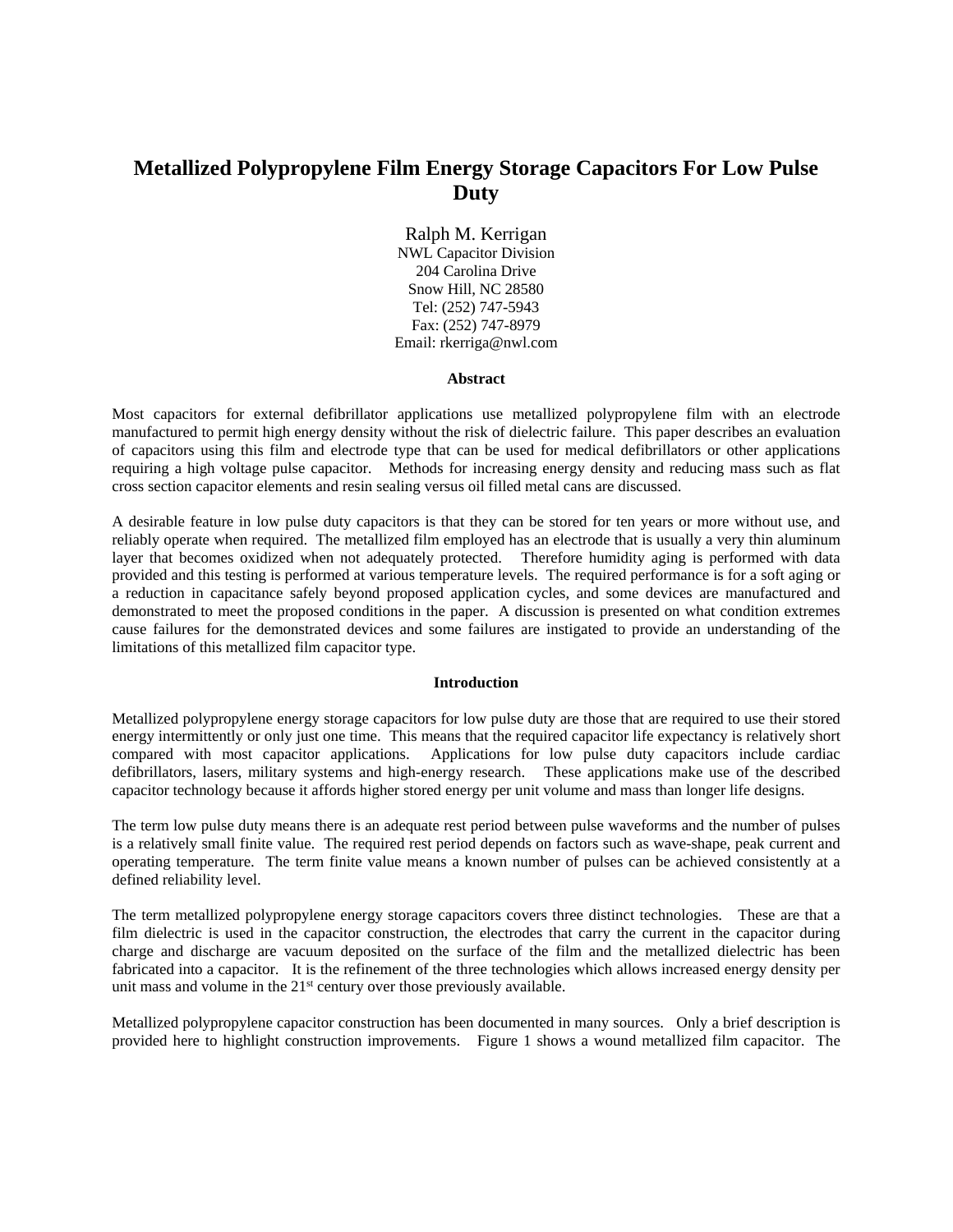most common construction shown has two metallized films wound together in a cylindrical fashion. The wound capacitor element either remains round or is flattened. The flattened cross section element is preferred for increased energy densities due to the almost rectangular cross-section.



## **Figure 1. Typical wound film capacitor construction Figure 2. Metallized film layers depicting**

# **a self-healing event.**

Each film in the capacitor element has a thin metallization applied to the surface, usually aluminum or zinc with a thickness typically less then 100 nm thick. [1] The metallization allows phenomena called self-healing where a localized breakdown in the film during operation due to pinholes, flaws or impurities is removed from the capacitor. A schematic picture of the self-healing process is shown in Figure 2 that also depicts the reinforced edge that will be discussed. What happens when the self-healing occurs can lead to additional flaws in the dielectric with further breakdown or to normal continued operation that will also be further discussed.

## **Metallized Polypropylene Low Pulse Duty Electrodes**

It has been found that a very thin layer of aluminum can be applied to the surface of the polypropylene dielectric and achieve an operating voltage for these increased energy density capacitors approximately 75% of the rated breakdown voltage of the dielectric. It can be demonstrated that the energy density is proportional to the square of the achieved operating voltage by the following expression:

## $E$  (Joules) =  $\frac{1}{2}CV^2$

The ability to increase the breakdown voltage is inversely proportional to the metallization thickness deposited on the film. Figure 3 shows this inverse proportionality for aluminum metallized polypropylene. Although the aluminum metallization can be applied extremely thin to the main dielectric body, enough metal must be applied to the reinforced electrode edge to prevent end edge contact failures [2]. A recent improvement is that the metal on the edge has primarily been converted to zinc and this has allowed a much greater ratio of edge to body metal thickness without an unacceptable distortion of the polypropylene dielectric. Capacitors can now be designed with very thin metallization in the body to allow self-healing and enough metal on the edge to handle high current pulses.

The watts generated during charge and discharge of the energy storage capacitor has a direct proportionality to the thickness of the applied metal. For the reinforced edge construction, the thin body is more of the determining factor in power dissipation [3]. Therefore a light body is chosen to allow the high dielectric strength yet beyond a determined value significant heating may occur during charge and discharge cycles. Therefore adequate protection of the wound capacitor element must be contemplated from humidity to prevent electrode oxidation.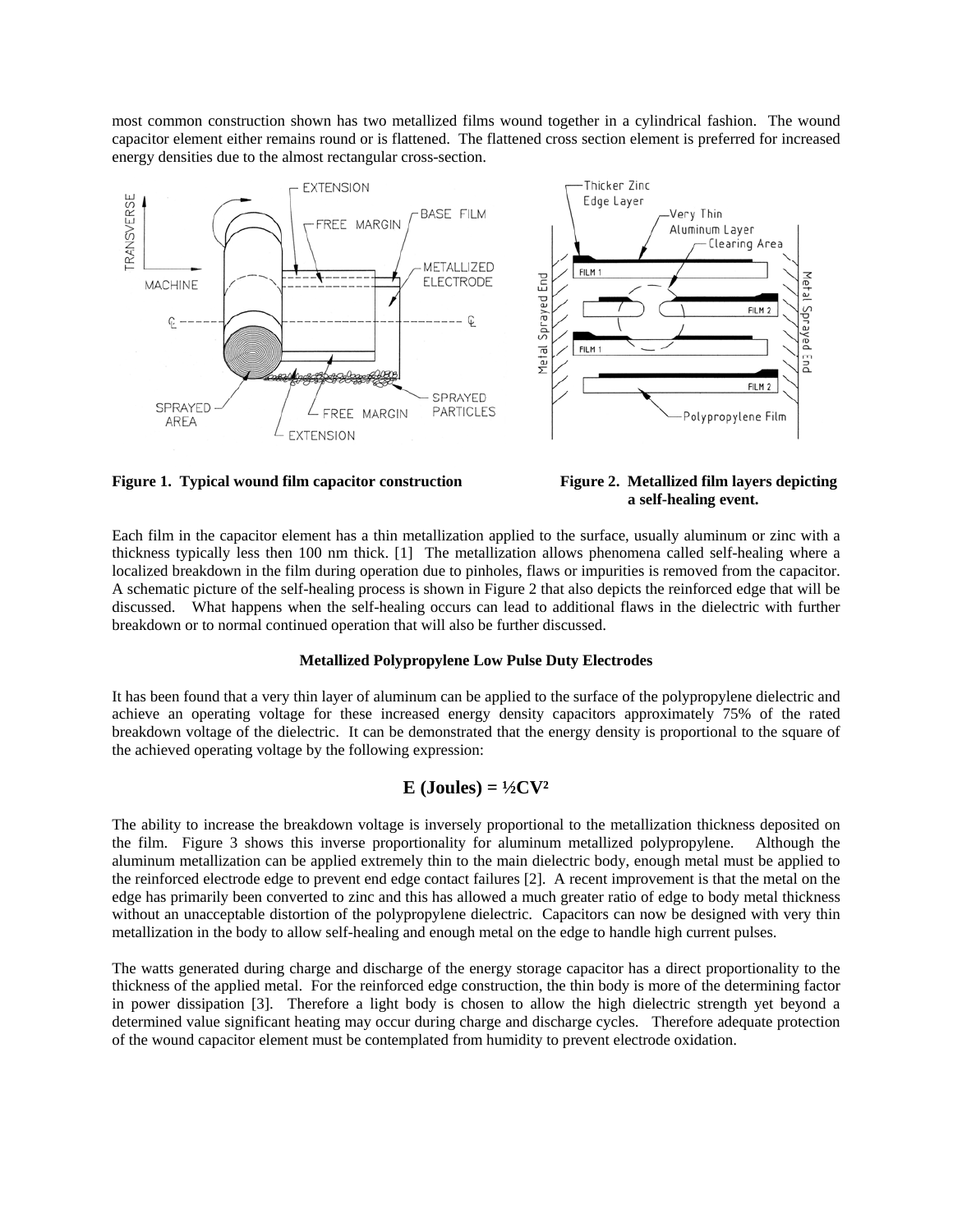



## **Experimental**

Two metallized polypropylene films of 5 and 10 micrometer thickness were selected. These films had a high resistivity aluminum body of approximately 100 ohms/square and edges reinforced with zinc. Capacitors were made using flat cross-section windings on an automated winding machine with precision tension controls. The flat cross-section winding technology was chosen since it has increased volumetric efficiency. The flat cross-section was accomplished by winding around a mandrel that automatically collapses and extracts from the wound capacitor element. The machine then crushed the wound element to a fixed thickness. The flattened metallized polypropylene elements were then thermally stabilized under pressure and a metal spray was applied to each end. The processed metallized polypropylene capacitor elements were then packaged in either plastic or metal cases filled with either epoxy or polyurethane.

Table 1 shows the samples that were fabricated and a summary of the tests which were performed on each group. Two different humidity tests were performed designated groups A and B. The first was 10 days at 95% humidity and  $65^{\circ}$ C with no voltage applied and the second was 21 days at 95% humidity and  $50^{\circ}$ C with one pulse every five minutes. The 50°C temperature was chosen to accelerate a widely used 21 day, 40°C humidity test such as Mil-STD-202F Method 103B. The first test is believed to be more severe based upon previous testing at the  $65^{\circ}$ C temperature. The parts made for the  $65^{\circ}$ C test were packaged in metal cans due to a specific manufacturing need during the test period. The purpose was not to develop specific acceleration factors for humidity during these two tests but rather to show a reliable resin sealing method was possible for a capacitor with this dielectric type.

Test groups C and D are examples of accelerated pulse aging with the same design at two different temperatures. These temperatures were 23<sup>o</sup>C and 55<sup>o</sup>C. The procedure was to charge each capacitor within 5 seconds, hold 5 seconds and then discharge the capacitors into a 5 ohm load at a stress of 460 volts/micrometer. This procedure allowed no rest between pulses. The capacitors were monitored during the 1000 cycle test. It was found that the capacitance change was not significant on the room temperature group and had an increase of less than 1% on 5 of the six capacitors tested at 55°C. One of the six capacitors tested at 55°C had a dielectric failure at 464 cycles.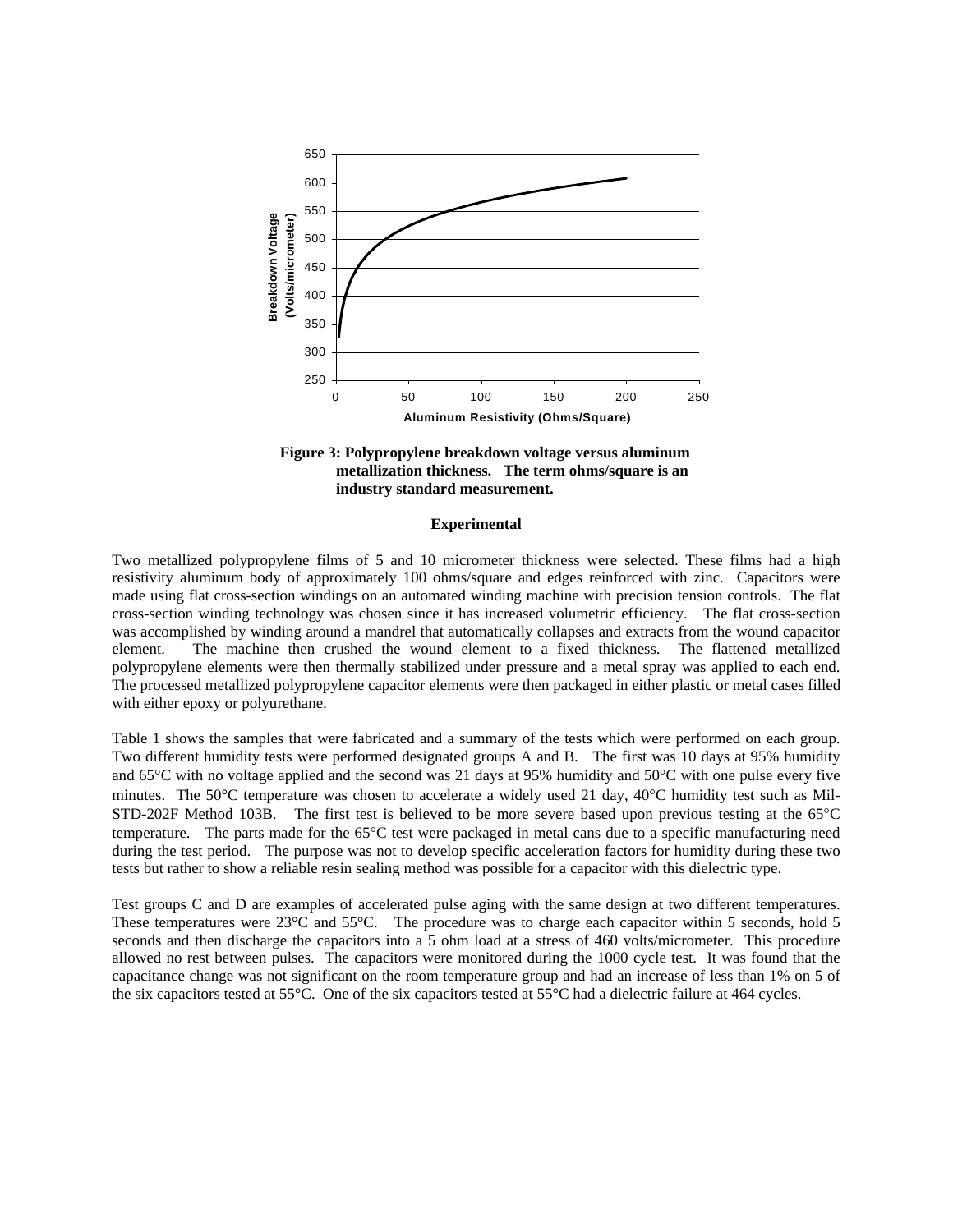| Group | <b>Units</b> | <b>Dielectric</b> | Capacitance | <b>Test Type</b>                              | Test                      | Test           | Peak    | Peak    |
|-------|--------------|-------------------|-------------|-----------------------------------------------|---------------------------|----------------|---------|---------|
|       |              | Thickness         | $(\mu F)$   |                                               | Environment               | Duration       | Voltage | Current |
|       |              | (Mu)              |             |                                               |                           |                |         | (Amps)  |
| A     | 12           | 5                 | 100         | Humidity                                      | 95% RH,<br>$65^{\circ}$ C | 10 Days        | None    | None    |
| B.    | 6            | 5                 | 100         | Humidity/Pulse 95% RH,<br>1per 5 minutes 50°C |                           | 21 Days        | 2200    | 100     |
| C     | 6            | 5                 | 100         | Pulse voltage,<br>1 per 10s                   | $23^{\circ}$ C            | 1000<br>Cycles | 2300    | 500     |
| D     | 6            | 5                 | 100         | Pulse voltage,<br>1 per 10s                   | 55°C                      | 1000<br>Cycles | 2300    | 500     |
| E.    | 6            | 10                | 40          | DC voltage                                    | $50^{\circ}$ C            | 10 Hours       | 3850    | None    |
| F     | 6            | 10                | 40          | DC voltage                                    | 50°C                      | 10 Hours       | 4000    | None    |
| G     | 6            | 10(x2)            | 300         | Pulse voltage,<br>1 per 10 min                | $23^{\circ}$ C            | 100 Cycles     | 10,000  | 25,000  |

## **Table 1. Capacitor test groups**

Test groups E and F are examples of steady state DC aging at two different voltages at the same accelerated temperature of 50°C. Although a low pulse duty capacitor is not normally designed for this type of duty there is often a significant hold time in some applications between when full charge is achieved and the capacitor is discharged. In this testing it was determined that the capacitance change was very large after 10 hours at 400 volts/micrometer of metallized polypropylene thickness. The test was therefore repeated by reducing the voltage to 385 volts per micrometer of metallized polypropylene thickness.

Test group G was an example of a larger energy storage capacitor at a higher stress in order to push the envelope of what had been achieved. This capacitor was using capacitor elements fabricated with a metallized polypropylene dielectric thickness of ten micrometers. In this capacitor design two elements were wired in series and multiple elements in parallel to produce a capacitor of 300  $\mu$ F with a voltage rating of 10,000 volts peak. The voltage stress on this design was 500 volts per micrometer and the stored capacitor energy was 15 kilojoules. This capacitor was charged to its rated voltage of 10,000 volts dc and discharged after 10 seconds thru a 0.4 ohm load. After 100 cycles, no failures were produced in the six samples with less than a 1% capacitance drop.

## **Results**

No failures occurred in either of the two humidity tests. The capacitors in the 65°C humidity test exhibited almost no capacitance change over the 10-day test period. The capacitors that were tested under 50°C humidity with periodic pulsing of one every 5 minutes exhibited a capacitance loss of less than 0.75%. The 21-day test period is equivalent to 508 hours and figure 4 shows the capacitance change measured every 100 hours during this testing. The capacitors were opened and analyzed after this testing was completed to determine the source of this small capacitance loss. There was no metal erosion typical of moisture penetration observed and self-healing or clearing sites were found mostly toward the outside of the capacitor elements and concentrated on the lower tension flat surfaces. The observation of a higher concentration of clearings on the wound element outside and the lower tension surfaces is an expected one and has been reported in other sources [1,4].

The dielectric stress level for the 1000 cycle pulse testing at 23°C and 55°C produced the single dielectric failure at the 55°C test condition. This capacitor was opened to determine the cause of the failure. The failure was found towards the inside of the capacitor element and in the transition between the radius and the flat area of the element. The failure of one capacitor element at the 55°C condition is believed to be at least partially caused by self- heating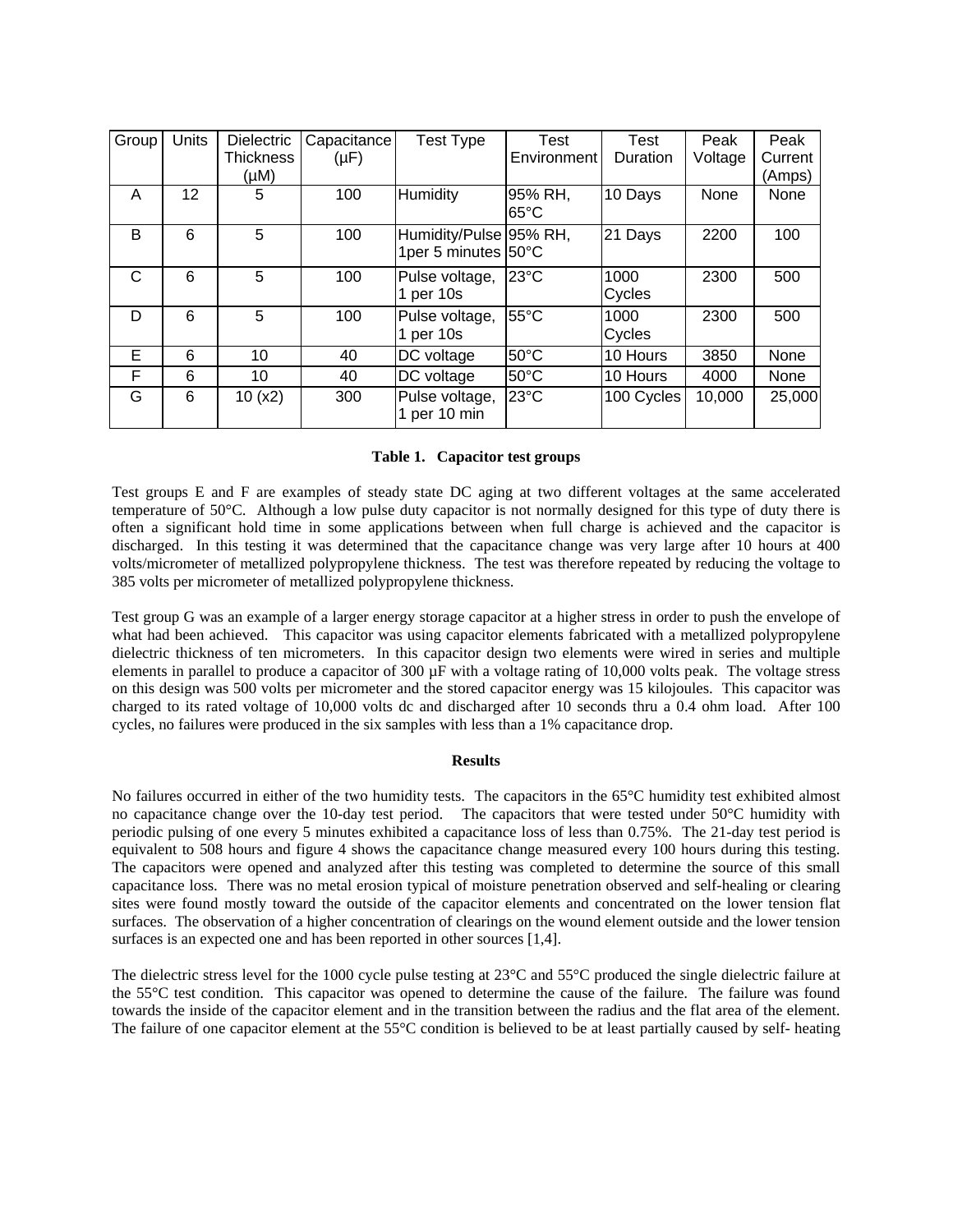from the repetitive pulse condition at the accelerated temperature. Similar testing has been performed at 45°C with no failures produced.



**Figure 4. Capacitance change during 10 day humidity test with periodic pulsing** 

The results of the voltage hold testing for 10 hours at 50°C are depicted in Figure 5. It can be observed that after 2.5 hours capacitance loss was a few percent at 400 volts/µm and over 70% at 10 hours. At the 385 volts/µm condition the capacitance loss was only a few percent after 10 hours. This type of testing shows that a total amount of hold time versus temperature and voltage can be determined experimentally.

The final test group G shows a larger capacitor can be manufactured using this low pulse duty metallized polypropylene capacitor technology. Figure 6 depicts finished packaged capacitor energy in Joules per cubic centimeter. The capacitors in cases described in this paper are in the range of 1.2 to 1.5 J/cc. The group G capacitor was approximately 1.5 J/cc and was approximately 1.5 Kilo-joule per Kilo-gram. Achieving this type of design in a plastic case plastic without oil impregnation increases the size and weight density by approximately 10%.



**Figure 5. Capacitance change for continuous Figure 6. Energy density versus dielectric stress dc voltage at 50°C**